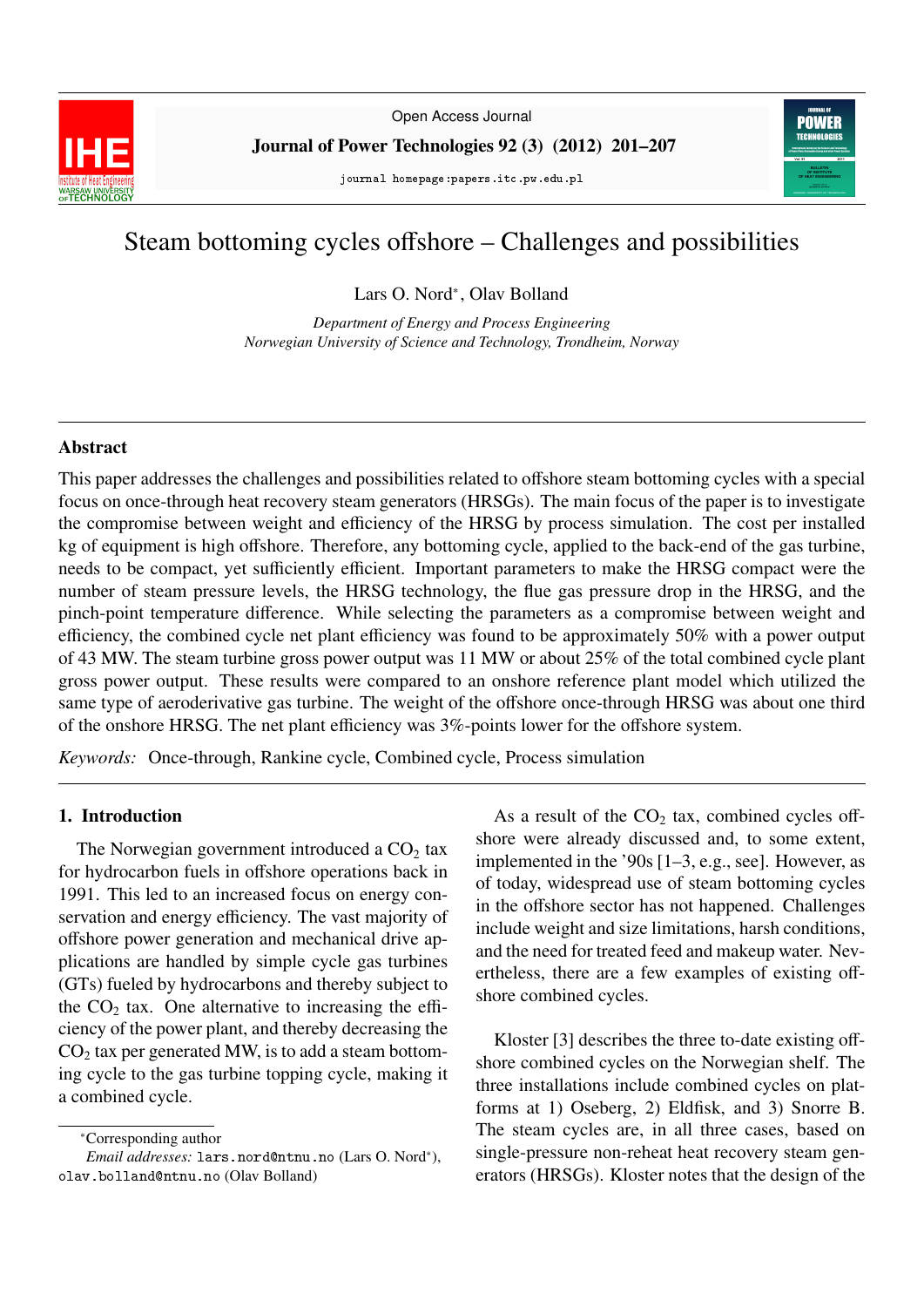HRSGs is compact compared to conventional steam generators due to the tight requirements on weight and space offshore.

This paper addresses the challenges and possibilities related to offshore steam bottoming cycles with a special focus on once-through HRSGs. Topics like water treatment and material selection will be covered. The main focus of the paper is to investigate the compromise between weight and efficiency of the HRSG by process simulation. The cost per installed kg of equipment is high offshore. Therefore, any bottoming cycle, applied to the back-end of the gas turbine, needs to be compact, yet sufficiently efficient.

The remainder of the article is divided into the following sections: Once-through technology is discussed in Section 2. A description of the process, model assumptions, and methodologies used are presented in Section 3. The results of the process simulations are presented in Section 4, and concluding remarks are given in Section 5.

# 2. Once-through technology

Once-through HRSG technology can be an attractive option when designing an offshore steam bottoming cycle. Its flexibility, the avoidance of steam drums, and, with the right material selection, the possibility to avoid the bypass stack while allowing for dry HRSG operation are all advantages for offshore applications.

A simple once-through heat recovery steam generator (OTSG) does not, unlike conventional drumtype HRSGs, have defined sections for economizer, evaporator, and superheater. Instead, the interface between water and steam moves freely within the tube banks, its location depending on the heat input, feedwater flowrate, and pressure. Brady [4] explains design aspects including material selection, water chemistry requirements, controls, and startup for OTSGs. At the time of writing the 2001 paper, Brady represented Innovative Steam Technologies (IST), which is an OTSG manufacturer with over 100 units sold [5]. One of their main applications is OTSGs as part of a steam bottoming cycle for the GE LM6000 gas turbine series. The material selection by IST allows for dry operation of the OTSG up to 538◦C flue gas temperature.

Franke et al. [6] describe a horizontal flow, vertical tube Benson® HRSG developed by Siemens and Babcock Borsig Power. Advantages, compared to a drum-type HRSG, such as, improvements in the dynamic characteristics are discussed. Flow arrangement, pressure drops for various flow conditions, and steam temperatures during a cold start are some of the features and results shown. The Benson® HRSG design has, unlike the IST design described above, defined evaporator and superheater sections with a separator vessel in between as inherited from the Benson<sup>®</sup> boiler design. The separator, used when necessary to avoid overheating of the evaporator tube banks by recirculating water, is smaller than a drum would be in a conventional HRSG.

Mucino et al. [7] describe the modeling of both single- and dual-pressure OTSGs. Pressure drop and fouling effects are included in the analysis. Both design and off-design performance results are presented. The dual-pressure model was validated with actual plant data with satisfactory correspondence. A detailed steady-state modeling effort of an OTSG is described by Dumont and Heyen [8]. The equations and details of the model are thoroughly introduced. A comparison with a drum-type superheater and reheater is made. Ngoma et al. [9] perform both steady-state and dynamic simulations of a dualpressure OTSG. The effects of changes in flue gas temperature and mass flow are studied. The focus of the results are directed toward changes in temperature and steam quality along the tube length. Model validation with data from a test facility is included.

# *2.1. Water treatment*

Water treatment offshore can be a challenge since there is no natural source of fresh water available. Either fresh water has to be transported from land or a desalination plant is needed.

The chemistry for the water used in a steam cycle is controlled by means of purification of makeup water, condensate polishing, deaeration, blowdown, and chemical additives. For once-through systems, it is critical to keep the water contaminants to a minimum. In a drum-type system, enrichment of salts and other contaminants can be avoided with drum blowdowns. However, such an outlet does not exist in a once-through system. Therefore, the feedwater re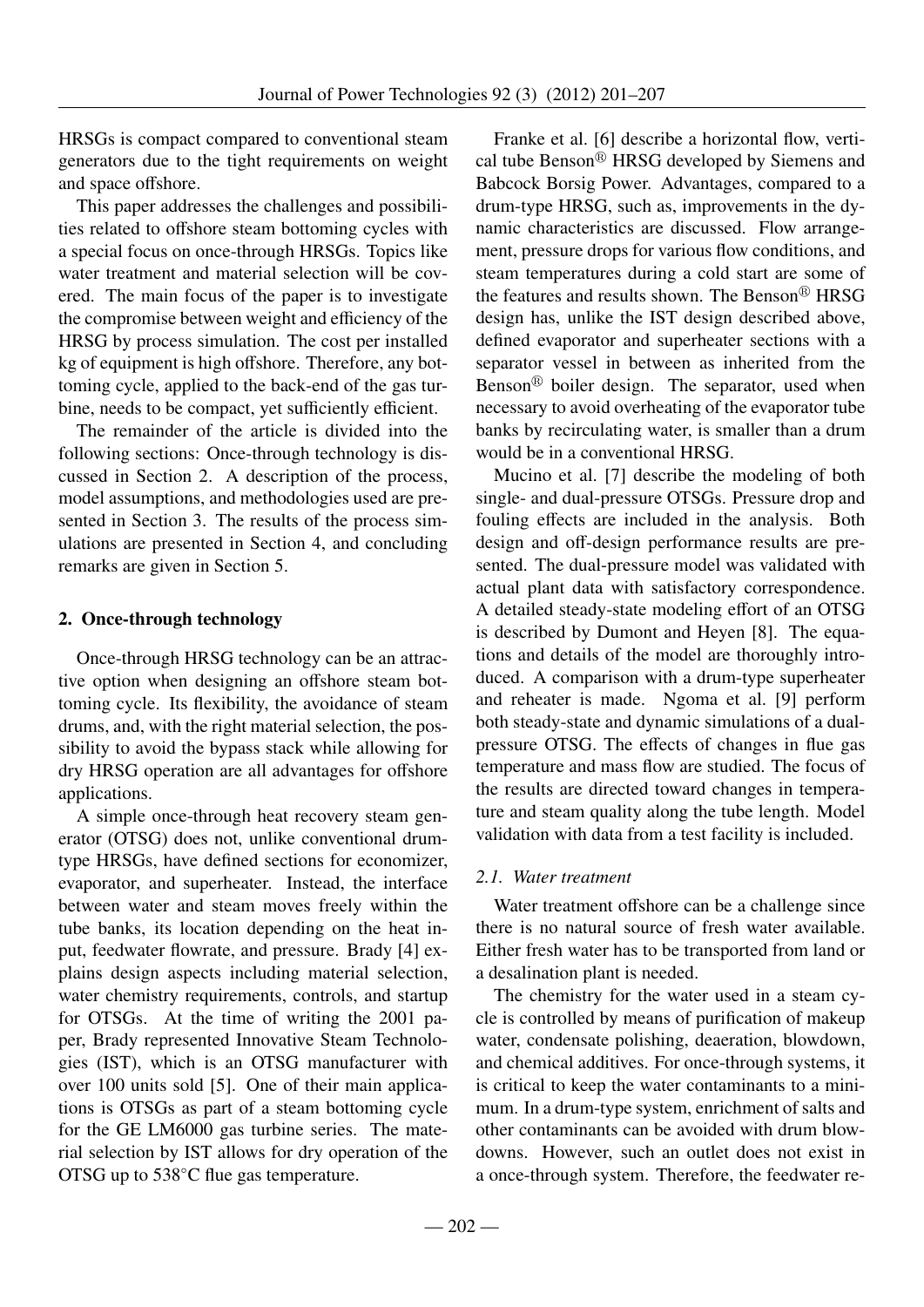quirements are stricter for a once-through steam generator than for a drum-type steam generator (given a similar life expectancy and material selection).

The Babcock & Wilcox Company [10] thoroughly explains water and steam chemistry, water treatment, and corrosion issues. Boiler water treatment is also discussed in [11]. Water treatment practices in general and the all volatile treatment (AVT) in particular are described by Gabrielli and Schwevers [12]. The International Association for the Properties of Water and Steam provides technical guidance for steam cycle volatile treatment [13].

For an offshore installation, a desalination plant for the supply of fresh water to the platform could be needed. Examples include the Eldfisk platform where an evaporator for desalination of seawater is installed [2]. This desalinated water is, in addition to being utilized for fresh water supply to the rest of the platform, used as a feed to the steam cycle makeup water treatment system. If sea water is used as raw water, the following steps provide one alternative for water treatment for an offshore OTSG based bottoming cycle:

- 1. Desalination of sea water with an evaporator
- 2. Mixed-bed demineralization for both
	- (a) makeup water, and
	- (b) condensate polishing
- 3. Chemical additives for mainly
	- (a) pH control, and
	- (b) oxygen scavenge

In addition to the points in the listed example, deaeration would be part of a steam cycle. Deaeration essentially eliminates oxygen, carbon dioxide, argon, and nitrogen from the water. This is accomplished by heating the condensate to decrease the gas solubility and carrying away the gases with a flow of steam. Oxygen at ppb levels would still remain in the water and could be scavenged by a chemical additive like, for example, hydrazine. For pH control, ammonia could be used.

#### *2.2. Tubing material*

Typical tubing material in an HRSG are ASTM A335 grade T22 or, for the superheaters, grade

T91 [14]. Carbon steel can be used further downstream in the HRSG. Fin material can be, for example, stainless steel ASTM A176 TP409 or carbon steel.

If a higher grade alloy is needed, Incoloy 800/825 can be an option. Incoloy is more expensive, but the additional material cost can, for the most part, be offset by the omittance of the bypass stack and drum. A bypass stack requires a lot of space and is heavy. Offshore, where the focus of the power plant is flexibility to adjust to the oil and gas processes, one must be able to operate the gas turbine in simple cycle mode. With a selection of high-grade materials for the oncethrough HRSG, there is the possibility to operate it dry for many of the aeroderivative gas turbines (with low enough exhaust temperature). Thereby, the bypass stack could potentially be omitted. Another reason for selecting a superalloy like Incoloy is that it would be more resistant to corrosion, both internally from the water and impurities in the system, and externally from the harsh ambient conditions offshore.

#### 3. Methodology

GT PRO and PEACE by Thermoflow were used for the combined cycle process modeling, process simulations, and HRSG weight estimations [15]. The IAPWS-IF97 water and steam properties were used [16]. Key assumptions for the process models are displayed in Table 1.

The net plant power output was defined as

$$
\dot{W}_{cc} = (\dot{W}\eta_m \eta_{gen})_{gt} + (\dot{W}\eta_m \eta_{gen})_{st} - \dot{W}_{aux} \qquad (1)
$$

where  $\dot{W}_{gt}$  is the GT gross power,  $\dot{W}_{st}$  the steam turbine (ST) gross power, and  $\dot{W}_{aux}$  the auxiliary power requirement.  $\eta_m$  is the mechanical efficiency and <sup>η</sup>*gen* the generator efficiency. Note that all the power terms were defined as their absolute values, meaning all terms were considered positive and the sign handled in the equation itself.

The net plant efficiency was defined as

$$
\eta_{cc} = \frac{\dot{W}_{cc}}{(mLHV)_{ng}}\tag{2}
$$

where  $\dot{m}_{ng}$  is the natural gas mass flow entering the system and *LHVng* the lower heating value of the natural gas.

The following models were built and simulated: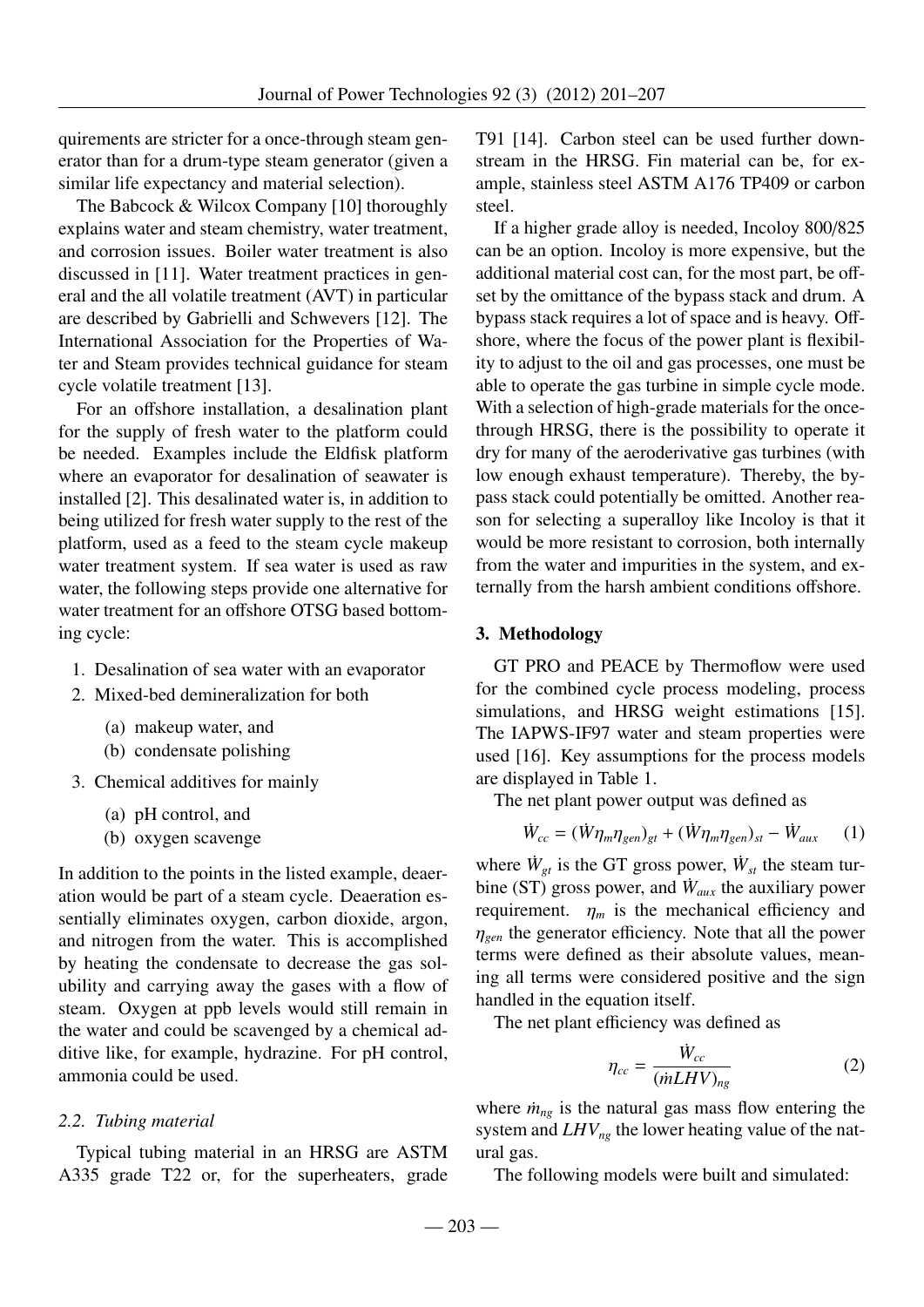| Table 1: Process model assumptions |  |
|------------------------------------|--|
|------------------------------------|--|

| Site                         |              |
|------------------------------|--------------|
| Ambient $T, ^{\circ}C$       | 15           |
| Ambient pressure, bar        | 1.013        |
| Ambient relative             | 60           |
| humidity, %                  |              |
| Frequency, Hz                | 60           |
| Cooling water system         | direct water |
|                              | cooling      |
| Cooling water                | sea water    |
| Cooling water T, $\degree C$ | 10           |
| Cooling water $\Delta T$ , K | 10           |
| Gas turbine                  |              |
| Model type                   | GЕ           |
|                              | $LM2500+G4$  |
| GT fuel                      | methane      |
| GT inlet $\Delta p$ , bar    | 0.010        |
| GT exhaust $\Delta p$ , bar  | 0.005        |

- 1. Oseberg combined cycle based on [3] for modeling calibration purposes.
- 2. Onshore steam bottoming cycle with dualpressure drum-type HRSG (2P drum). This was used as reference plant.
- 3. Single inlet drum-type HRSG with design criteria based on Oseberg model (1P drum). This model represented existing offshore combined cycle technology.
- 4. Combined cycle with OTSG and *free* steam cycle design parameters (1P ot). This model represented possible improvements compared to existing offshore combined cycles.

As the first modeling step, the Oseberg combined cycle described in [3] was modeled in GT PRO. This was done to ensure that the methods, tools, and assumptions used for the process models were valid. As a reference plant, an onshore dual-pressure system was modeled as described in point 2. This model would represent current state-of-the-art without the tight requirements on space and weight as with an offshore plant. The model described in point 3 represents existing offshore combined cycle technology. Finally, an OTSG based combined cycle was modeled and simulated, in which the process parameters,



Figure 1: Simplified layout of offshore combined cycle with once-through HRSG

such as live steam pressure, live steam temperature, condensing pressure, pinch-point temperature difference, and flue gas pressure drop, were selected without considering the Oseberg model parameters. Instead, the parameters were selected to obtain an acceptable compromise between weight and efficiency.

## *3.1. Process description*

A schematic of a combined cycle with a singlepressure OTSG is shown in Fig. 1. In addition, both single-pressure and dual-pressure drum-type systems were analyzed in a combined cycle setup. The dualpressure system, used as a reference plant to be able to compare a typical onshore and the offshore systems, is shown in Fig. 2.

As the first modeling step for calibration purposes, as described in point 1 above, the Oseberg combined cycle described in [3] was modeled in GT PRO. The combined cycle on the Oseberg Field Center has two GE PGT25+ gas turbines [17] and a double-inlet drum-type HRSG. The gas turbines drive gas compressors. One interesting aspect is that the HRSG skid and the ST skid (includes condenser) are placed on separate platforms. This leads to very long main steam and condensate lines, 400 m each. According to [3], the steam cycle on Oseberg produces 15.8 MW electricity at the design point with no steam extraction. The design point is at 88% relative gas turbine load and an ambient temperature of 7.6◦C. The steam pressure at the steam turbine inlet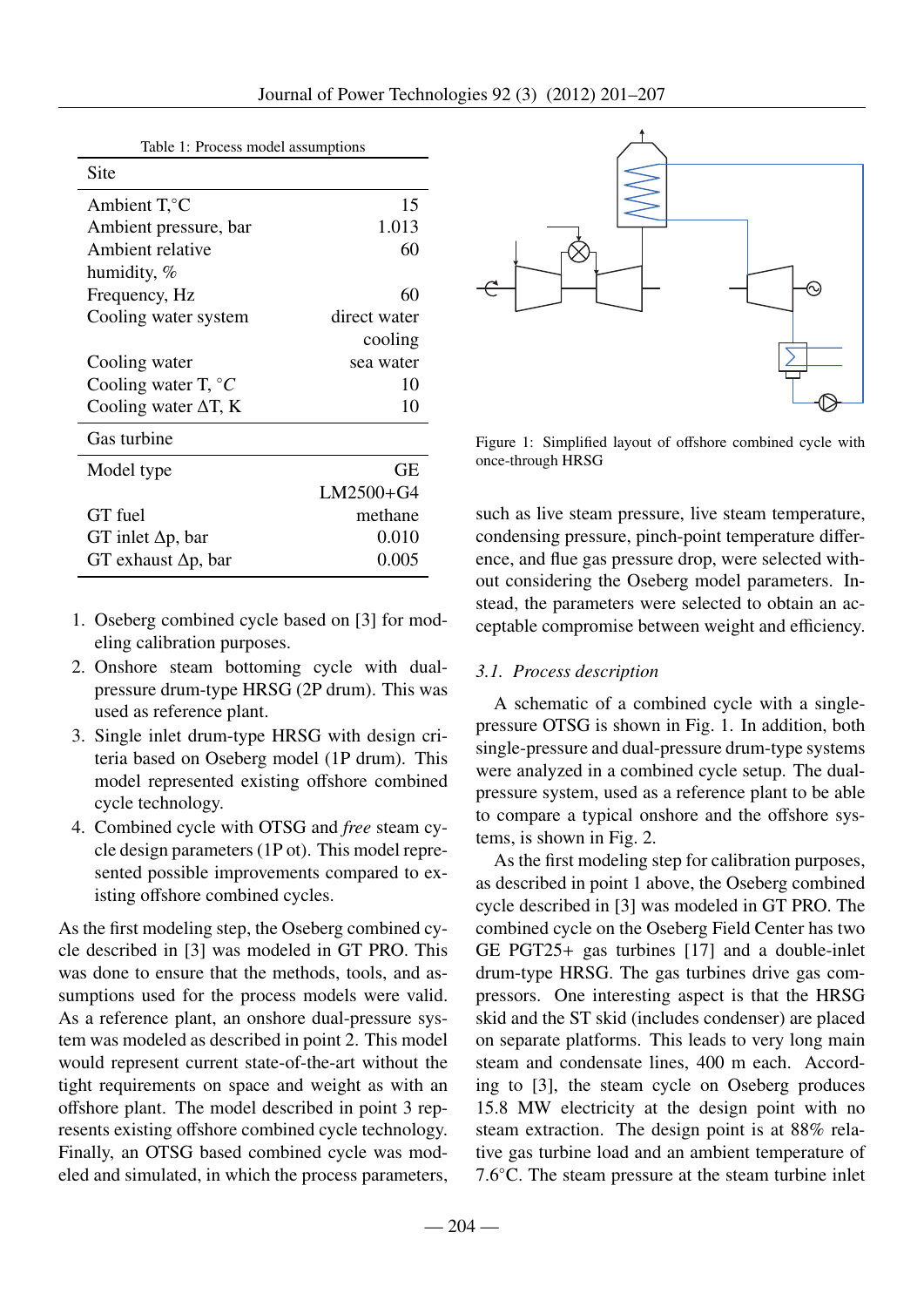

Figure 2: Simplified layout of onshore combined cycle with dual-pressure drum-type HRSG

was 17.5 bar (assumed a live steam pressure of 18 bar in the process model) with a live steam temperature of 430◦C.

After the calibration step, three combined cycle models were designed. In all three setups, the GE LM2500+G4 (60 Hz) was selected as gas turbine. Common for the three setups was that for one GT there was one HRSG. ISO ambient conditions were assumed. Direct water cooling condenser with sea water at an inlet temperature of 10 °C was assumed. Pure methane was used as fuel for the GT combustor. For the single-pressure drum system, a live steam pressure of 18 bar was selected with a live steam temperature of 430◦C based on the Oseberg steam parameters. The live steam pressure and temperature were selected at 25 bar and 450◦C respectively for the single-pressure once-through system. For the onshore dual-pressure system, the steam pressures were set at 55/7 bar and the corresponding temperatures at 510/260 °C.

#### 4. Results and discussion

The model calibration with the existing Oseberg combined cycle led to simulation results within 0.1% of the Oseberg documented steam turbine power output while matching the live steam pressure and temperature. These results were deemed satisfactory.

Results from the simulations, excluding the calibration model, are presented in Table 2 and Figs. 3

and 4. The reference to wet weight includes the weight of the water in the system. Dry weight is excluding the water content.

As can be seen in Table 2, the onshore combined cycle with a dual-pressure HRSG outperforms the offshore systems in terms of net plant output and net electrical efficiency. The net electrical efficiency is close to 3%-points higher for the dual-pressure system. However, the weight is significantly larger. The HRSG weight for the offshore single-pressure drum-based system is 60% lower than for the onshore dual-pressure system. A further reduction in weight from the single-pressure drum-based system of approximately 20% is possible when going to the once-through system.

A breakdown of the difference in weights between the single-pressure drum-type system and the singlepressure once-through system is shown in Fig. 3. The leftmost bar refers to the drum-type singlepressure HRSG and the rightmost bar refers to the once-through single-pressure HRSG. The increase in weight due to the heat transfer tubing, piping, and support, is mainly because of material selection and its heat transfer properties (Incoloy). However, the tubing weight increase is rather small. Weight savings are accomplished by omitting the drum for the once-through system, by allowing for HRSG dry operation and thereby avoiding the bypass stack, and by the structure avoided in connection with the drum and bypass stack. As can be seen in Fig. 3, the main weight saving is due to the removal of the bypass stack for the once-through system.

Fig. 4 shows the sensitivity of important process parameters on the once-through HRSG dry weight and net electrical efficiency for the combined cycle. It is clear that, to design an HRSG for offshore, where weight is an important factor, a high pinch-point temperature difference, and a high flue gas pressure drop in the HRSG would be desired. Condenser pressure plays a limited role in the HRSG weight, however, it has a big impact on the efficiency. It should be mentioned that the condensing pressure is important for the weight of the condenser and of the steam turbine. Therefore, it is likely that a higher than needed condensing pressure, from a cooling medium temperature standpoint, would be chosen for an offshore application.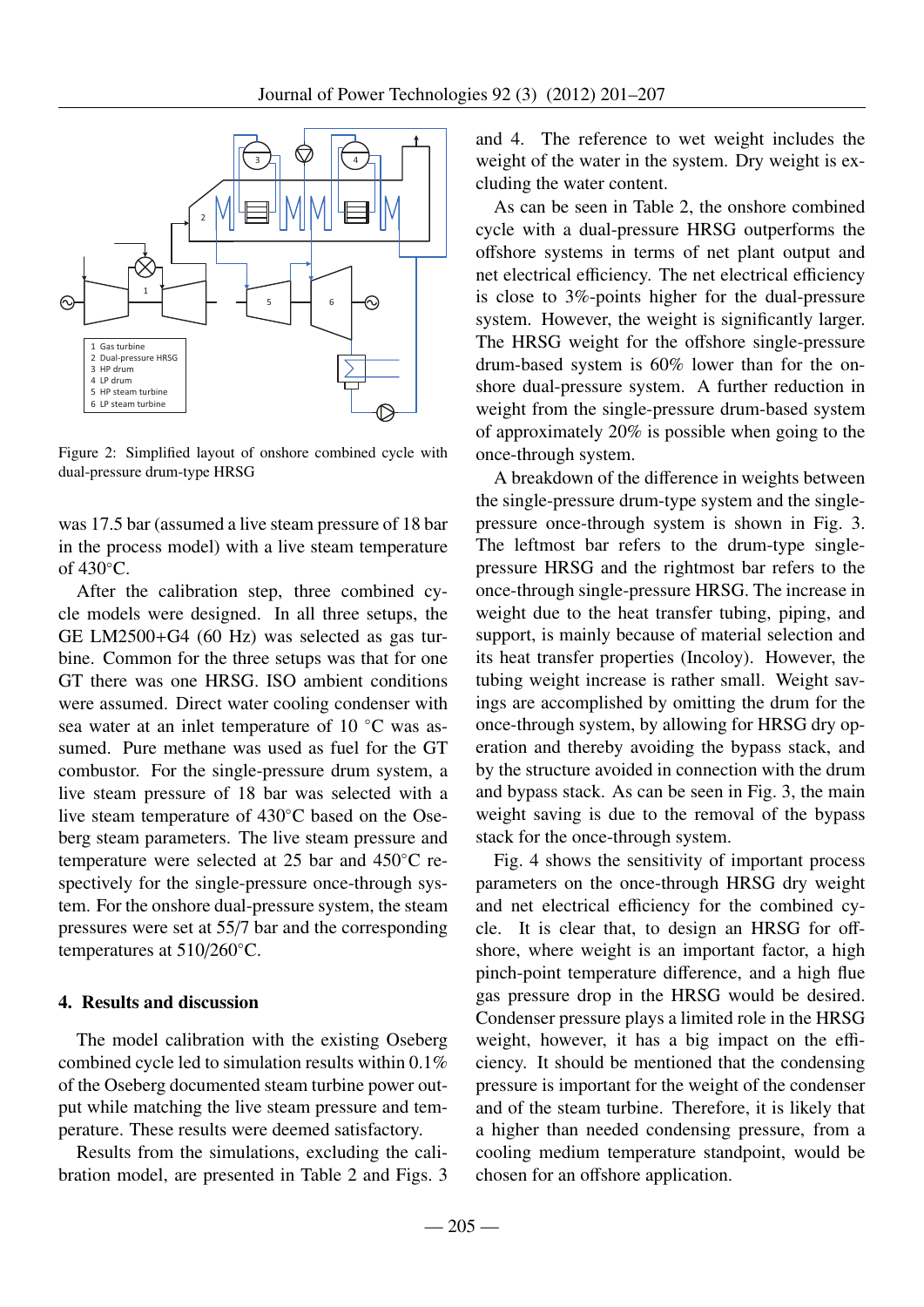|                              |                     |      | 2P drum 1P drum | 1P ot |
|------------------------------|---------------------|------|-----------------|-------|
| GT gross power output        | $\dot{W}_{gt}$ , MW | 32.1 | 32.1            | 32.1  |
| GT gross electric efficiency | $\eta_{gt}, \%$     | 38.2 | 38.2            | 38.1  |
| ST gross power output        | $\dot{W}_{st}$ , MW | 13.7 | 11.2            | 11.3  |
| CC net power output          | $\dot{W}_{cc}$ , MW | 45.3 | 42.8            | 42.9  |
| CC net electric efficiency   | $\eta_{cc}, \%$     | 53.8 | 50.9            | 51.0  |
| HRSG wet weight estimate     | $m_{hrsg}$ , kg     | 340  | 145             | 110   |

Table 2: Comparison of results between combined cycles based on an onshore drum-type dual-pressure HRSG (2P drum), an offshore drum-type single pressure HRSG (1P drum) and an offshore once-through single pressure HRSG (1P ot)



Figure 3: Breakdown of wet weight difference between a drumtype and a once-through HRSG for offshore applications

#### 5. Conclusions

Challenges with offshore steam bottoming cycles are the limitation on space and weight, the harsh external conditions, and the need for fresh water for the steam cycle. Also, since the focus in offshore operation is on the oil and gas production, the power plant needs to be flexible. A steam bottoming cycle can be designed to be compact and of relatively low weight for offshore applications. In order to accomplish this, the net plan efficiency decreased compared to an onshore system. Important parameters to make the HRSG compact and of low weight were the number of steam pressure levels, the HRSG technology, the flue gas pressure drop in the HRSG, and the pinch-point temperature difference. To ensure operation in harsh conditions while allowing for flexible operation, the material selection for the HRSG tubing is critical. Once-through technology is an attractive option due to its flexibility, the avoidance of the



Figure 4: Sensitivity of flue gas pressure drop, pinch-point temperature difference, and condensing pressure on HRSG dry weight and net electrical efficiency

steam drums, and, with the right material selection, the possibility to avoid the bypass stack while allowing for dry HRSG operation.

A suitable HRSG design for offshore applications, based on the results in Section 4 and the discussion in Section 2 could be:

- One pressure level
- Once-through technology
- No bypass stack
- Incoloy for tubing and piping material; TP409 for fin material
- Pinch-point temperature difference of 25 K; HRSG flue gas pressure drop of 25 mbar